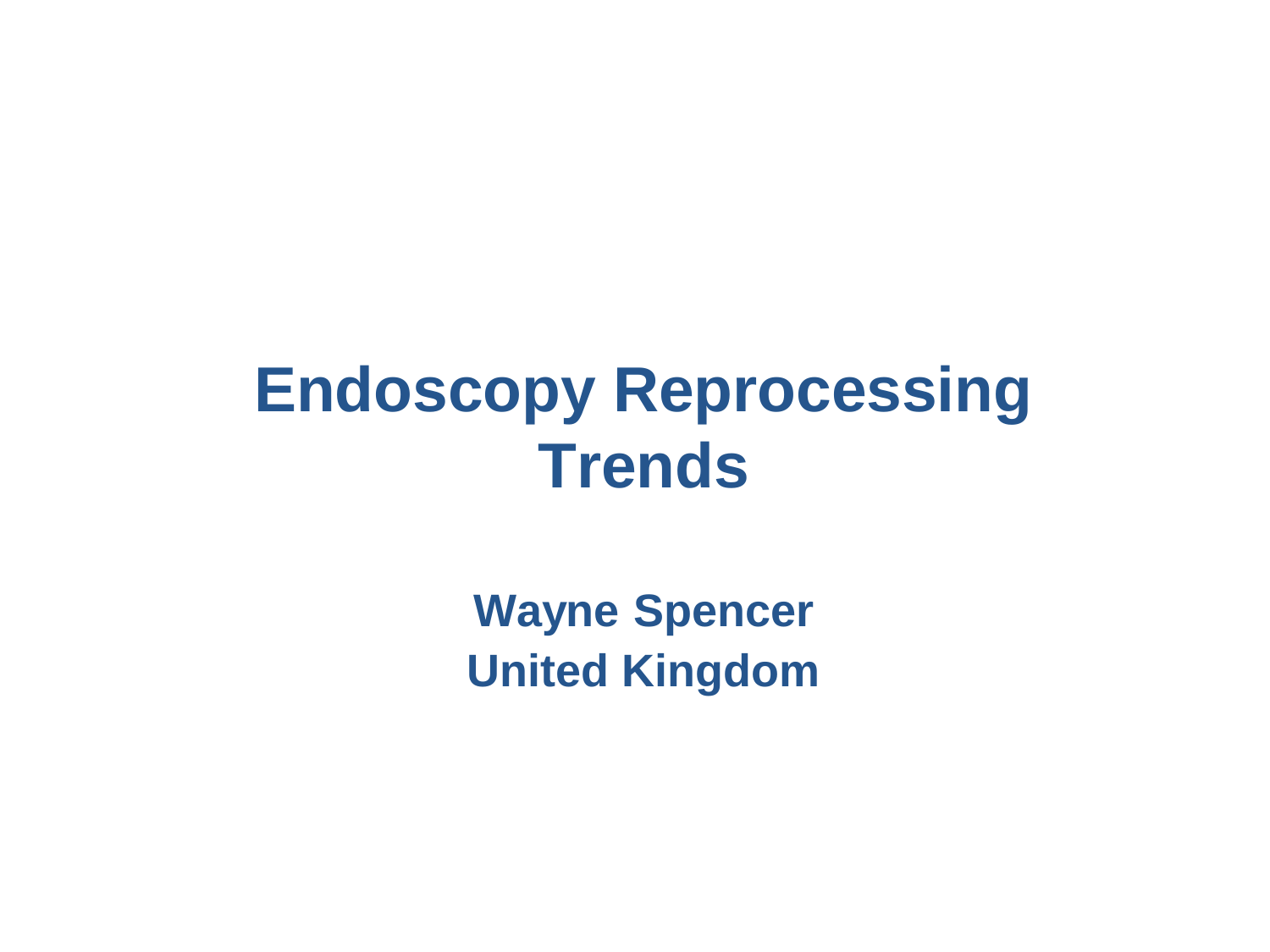# The Poor Relation?





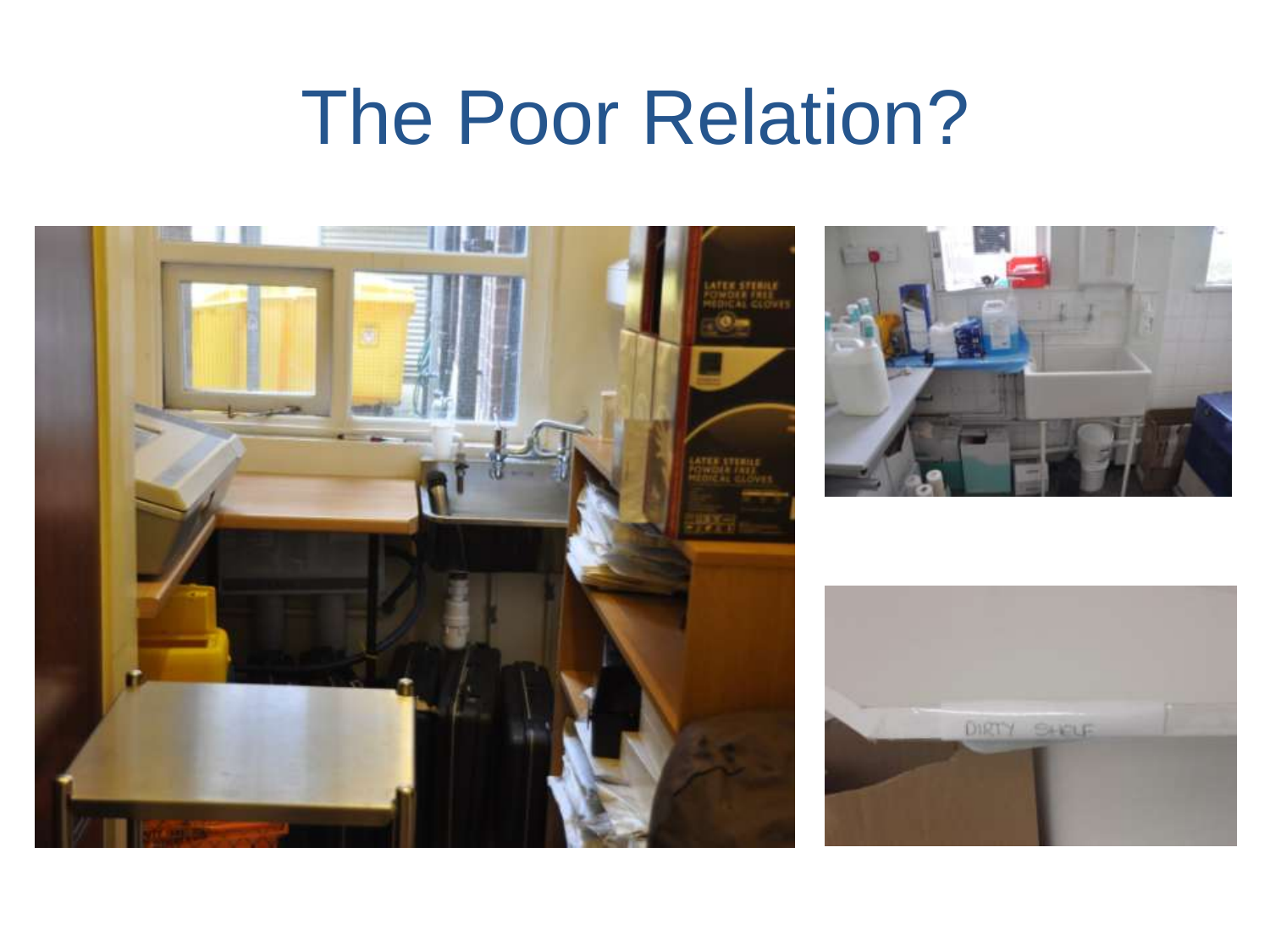# The Concept Of A level Playing Field?

- Irrespective of where the decontamination is performed or who it is performed by the aim should be the same, *patient safety,*
- So:
	- The standards and legislative framework should be the same
	- The attention paid to the reprocessing should be the same and appropriate for the use of the device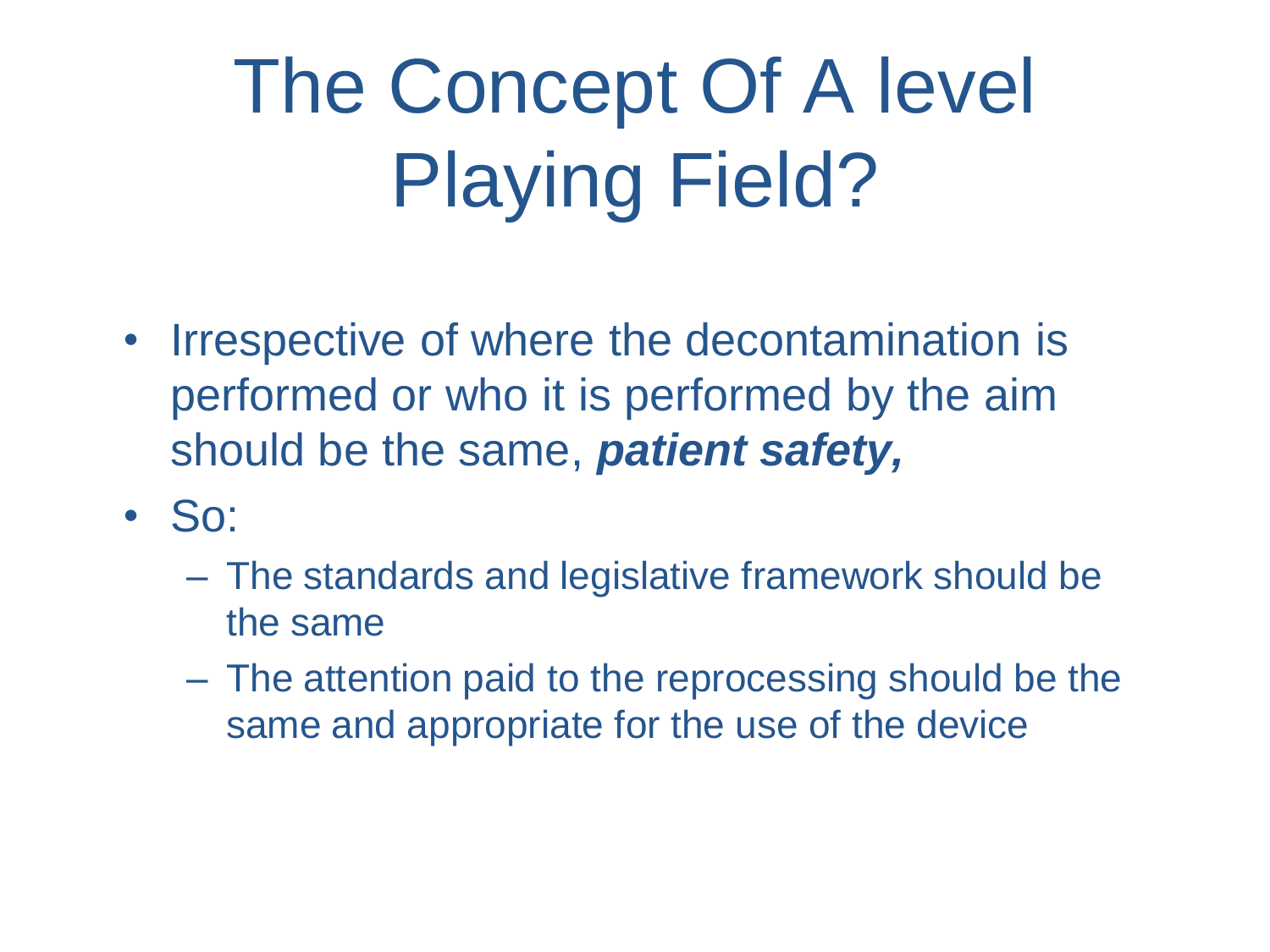**The move of reprocessing** 

#### **DRIVERS FOR MOVEMENT**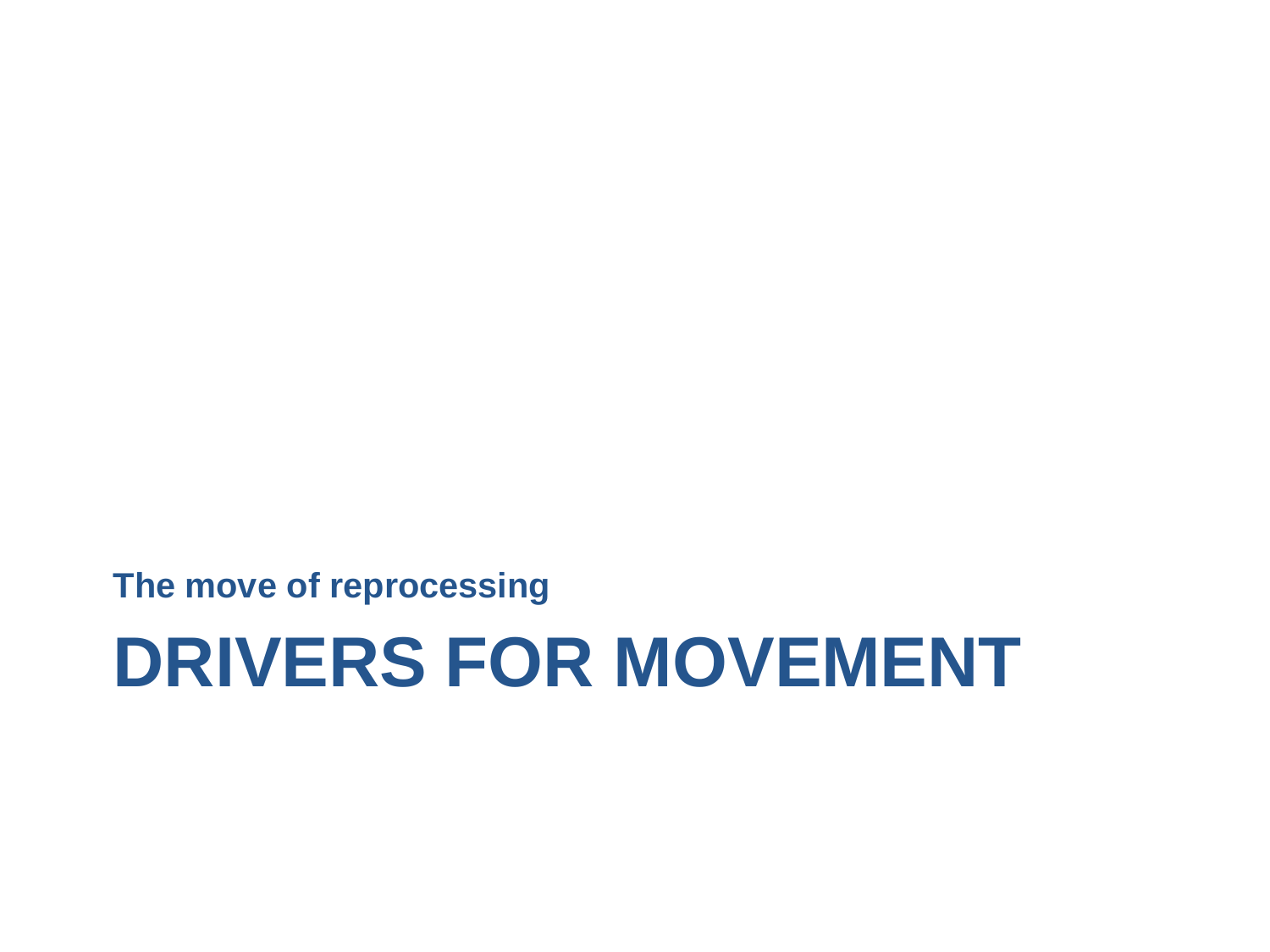| <b>Driver</b>                                                             | <b>Impact</b>                                                                                                                                   |
|---------------------------------------------------------------------------|-------------------------------------------------------------------------------------------------------------------------------------------------|
| <b>Medical Device Directive 1993</b><br>and a level playing field         | Need for improvement to many facilities in hospitals that<br>serve others. Move to larger central departments –<br>cannot afford to improve all |
| <b>vCJD</b>                                                               | As above but applying to all hospitals – capital costs<br>escalate                                                                              |
| Increase in number of<br>endoscopy procedures and<br>perceived importance | Move to pass through endoscope washers and<br>dedicated Endoscope Decontamination Units (EDU)                                                   |
| Device Complexity and<br><b>Spaulding Category Crossover</b>              | More endoscopic devices needing sterilisation.<br>Combined decontamination units (EDU and SSD)                                                  |
| Death due from "apparent low"<br>risk devices"                            | Growing realisation that there is more than just<br>endoscopy out there! So a need to control the process                                       |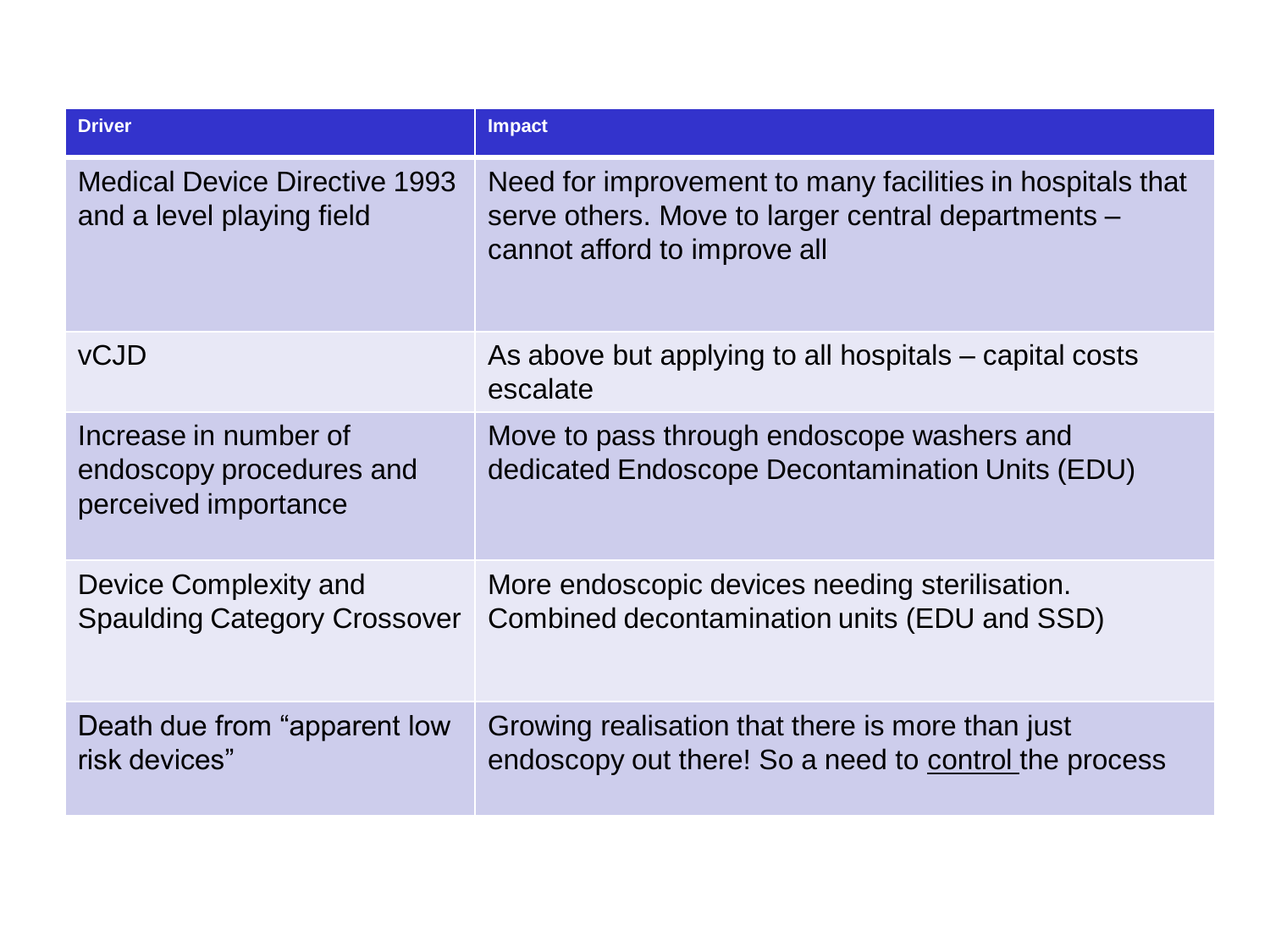High risk

**Endoscopes that enter sterile body tissues:** Manual cleaning, automated cleaning and disinfection: rinse-water with limited bacterial contamination, followed by sterilization. (Guidance on these endoscopes is not included in this CFPP.)

#### **Endoscopes that enter sterile body cavities** via contaminated body cavities:

Manual cleaning, automated cleaning and disinfection; rinse-water with very low bacterial contamination

#### **Endoscopes that enter contaminated** body cavities:

Manual cleaning, automated cleaning and disinfection; rinse-water with limited bacterial contamination

#### **Endoscopes without lumens:**

Manual cleaning and manual disinfection as EQR and use of manual cleaning followed by an endoscope washer-disinfector (EWD) as possible Best Practice

Spaulding Classification is not always straight forward with some endoscopes!

Low risk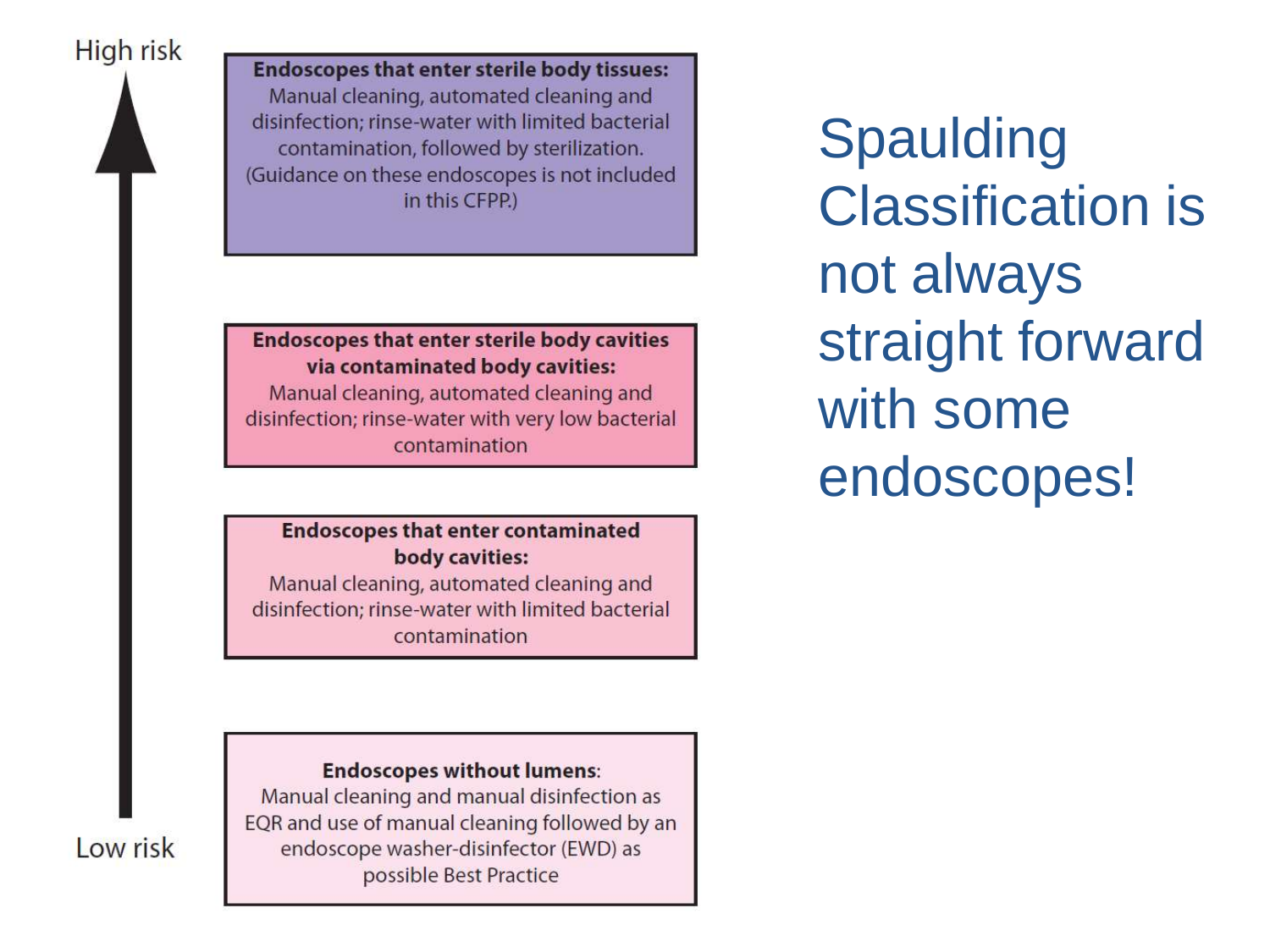## Reprocessing Cycle

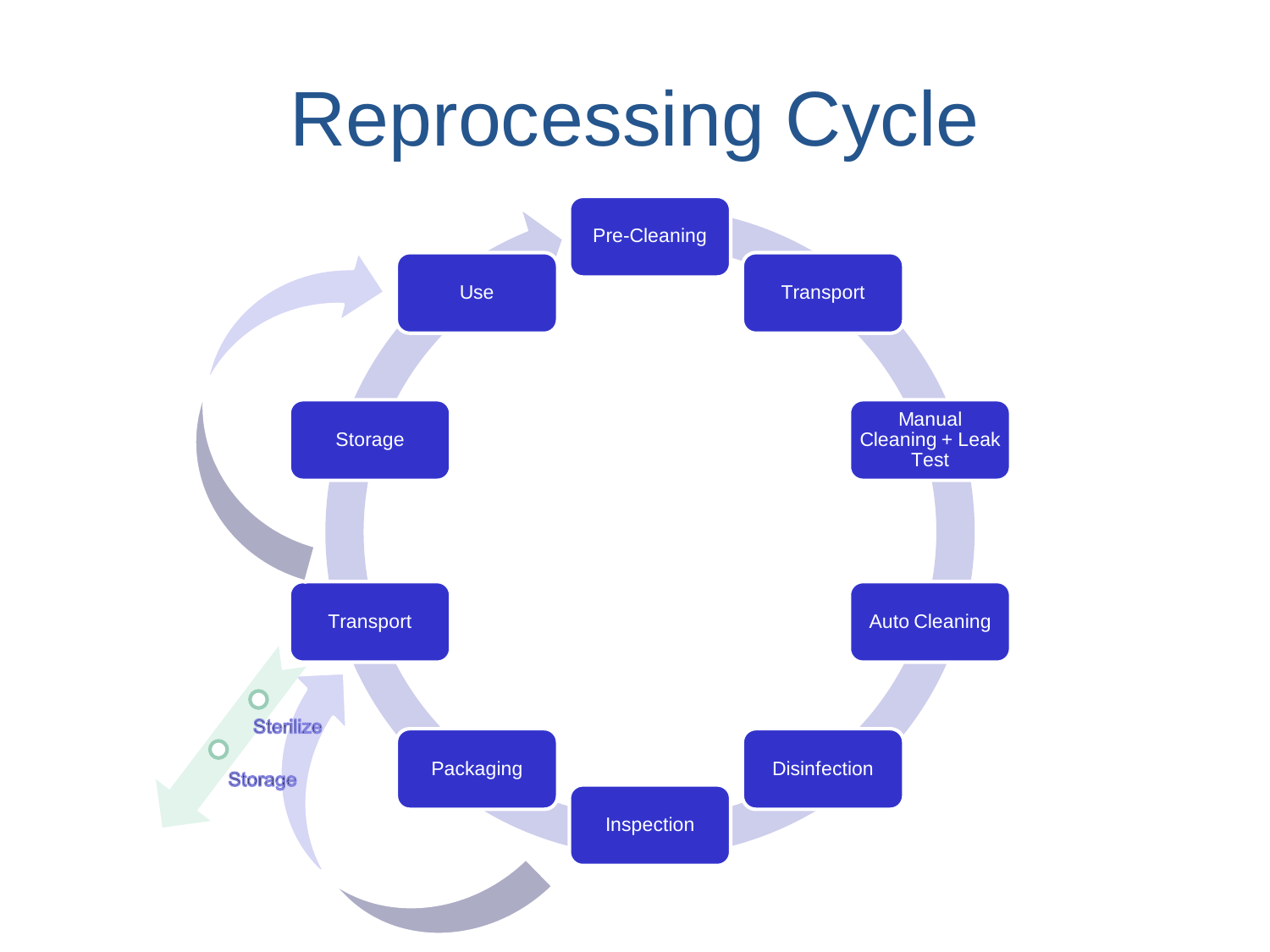# Device Complexity - The Challenges

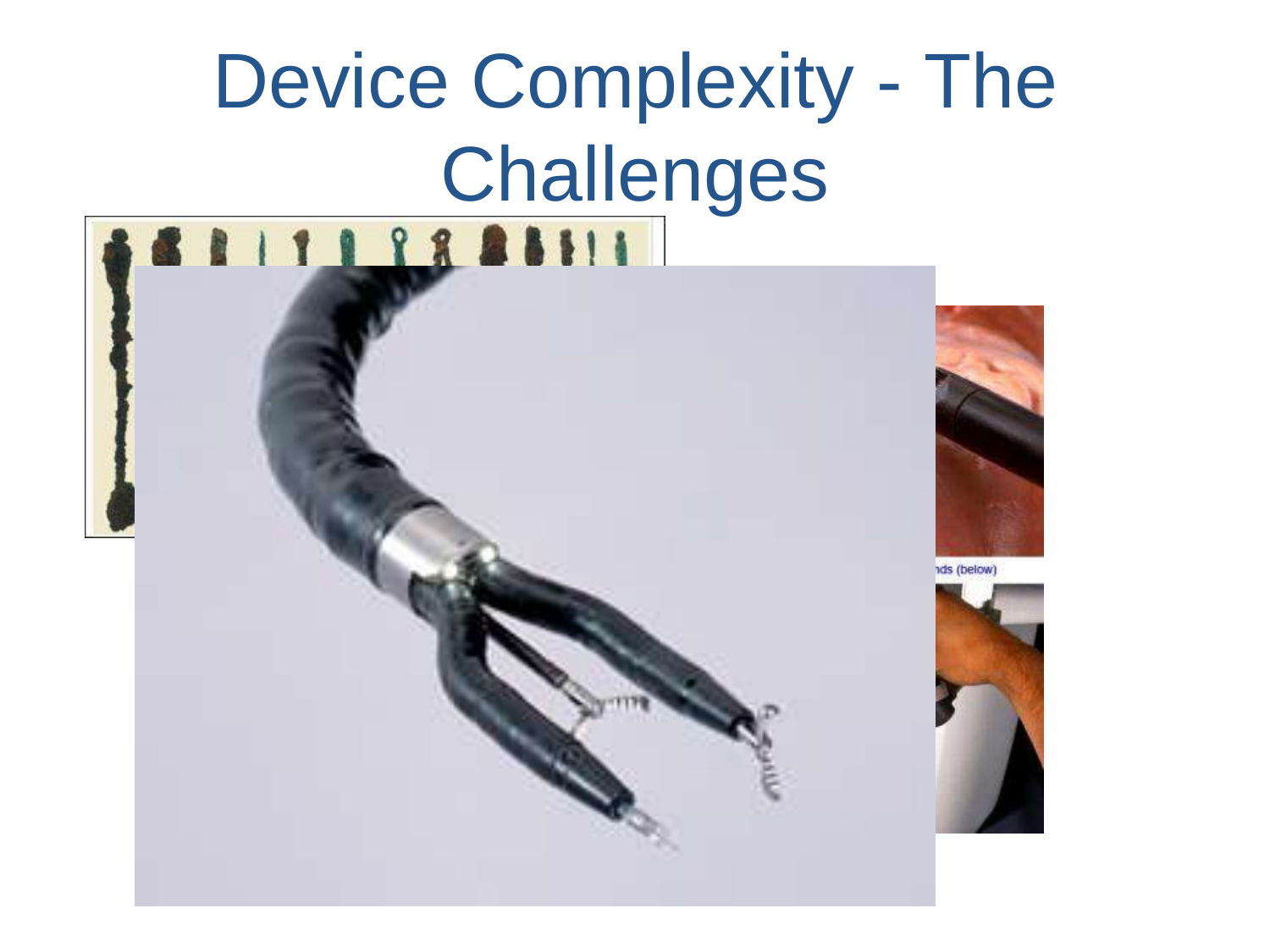# Natural orifice transluminal endoscopic surgery (NOTES)

An experimental surgical technique whereby "scarless" abdominal operations can be performed with an endoscope passed through a natural orifice (mouth, urethra, anus, etc.) then through an internal incision in the stomach, vagina, bladder or colon, thus avoiding any external incisions or scars *Source: Wiki via International Journal of Surgery!!! – Must be true*

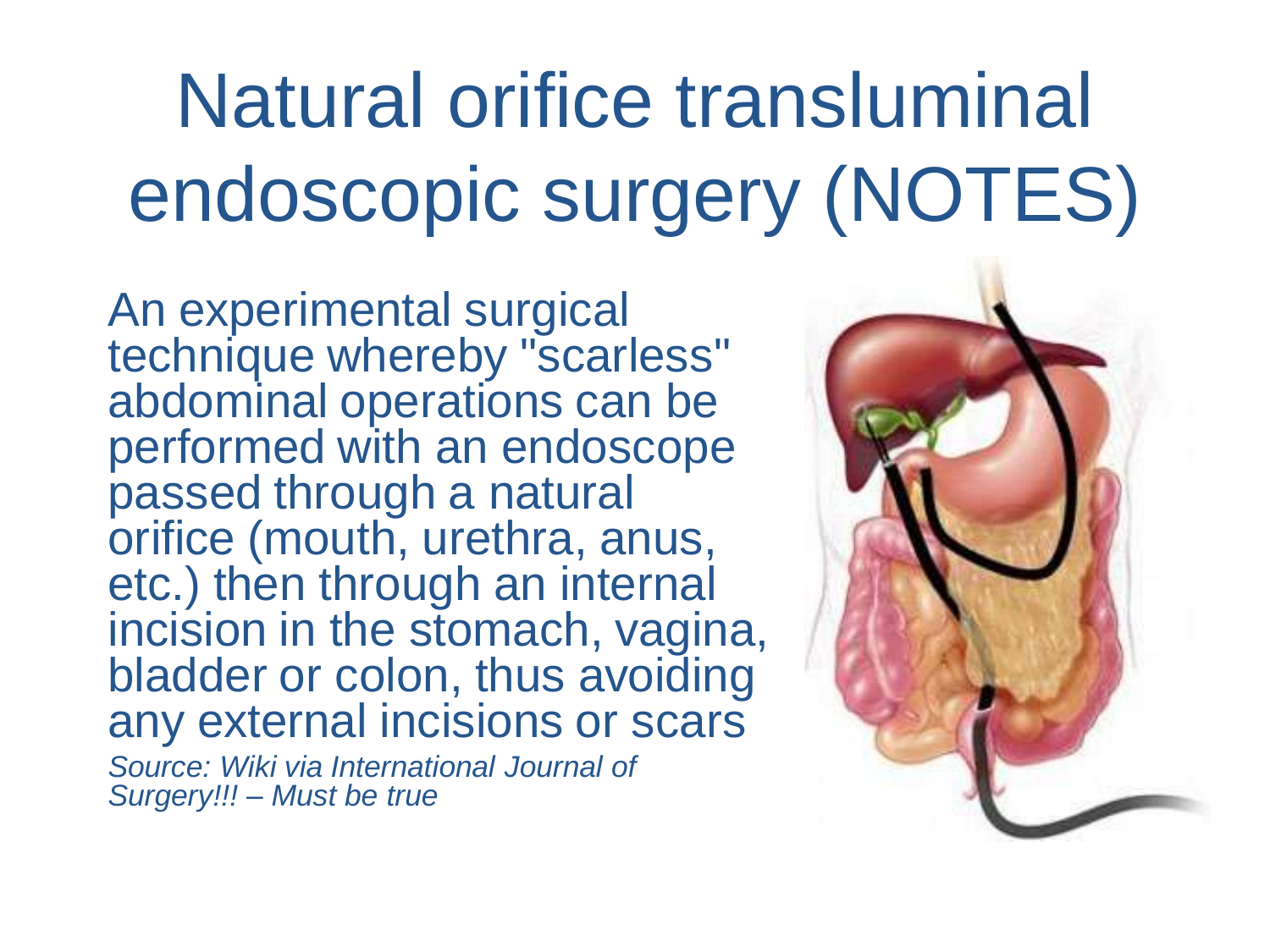**The move of reprocessing** 

#### **NEW SOLUTIONS**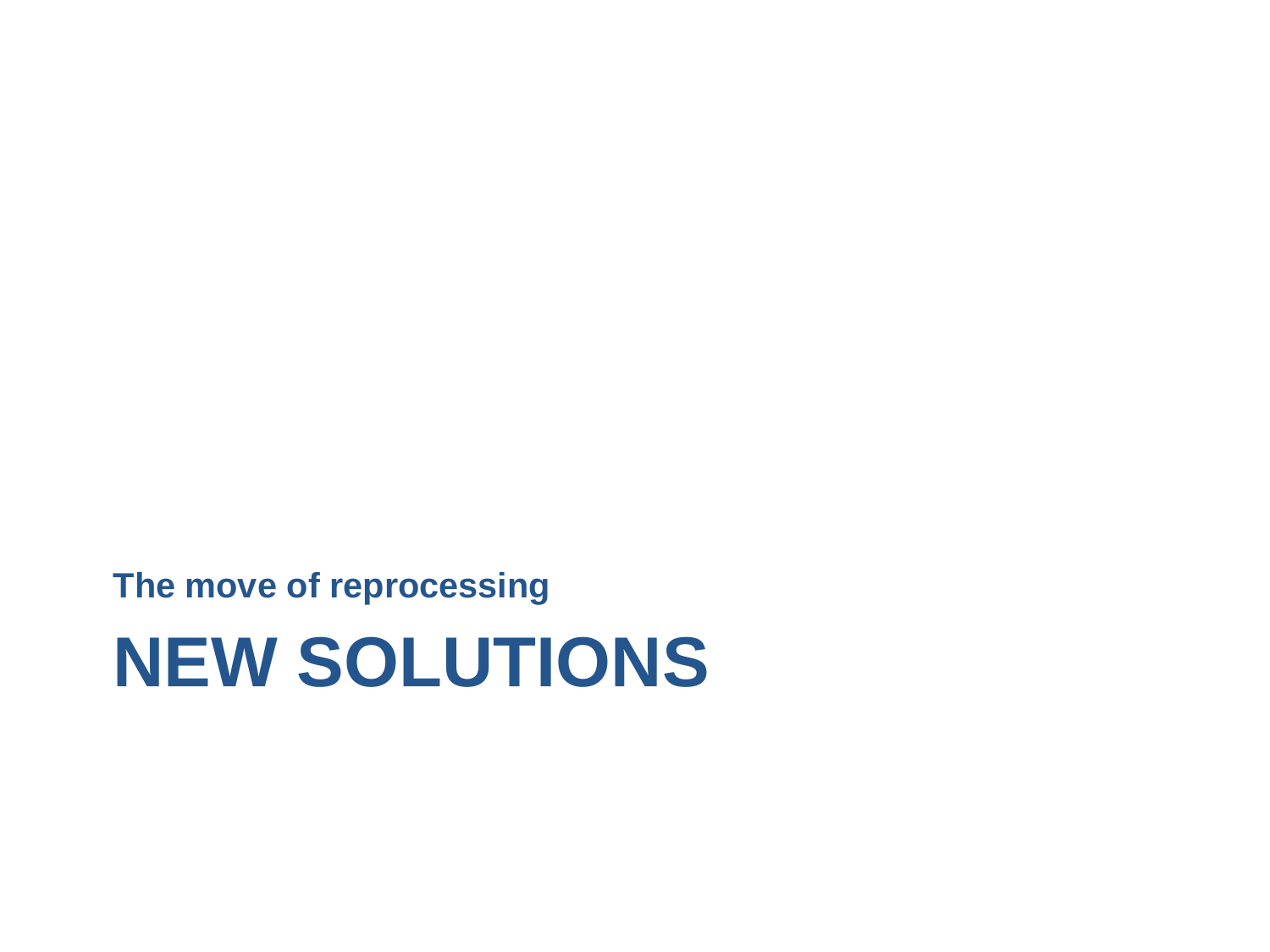### What came first?



The double door endoscope reprocessor …or the twin room layout?…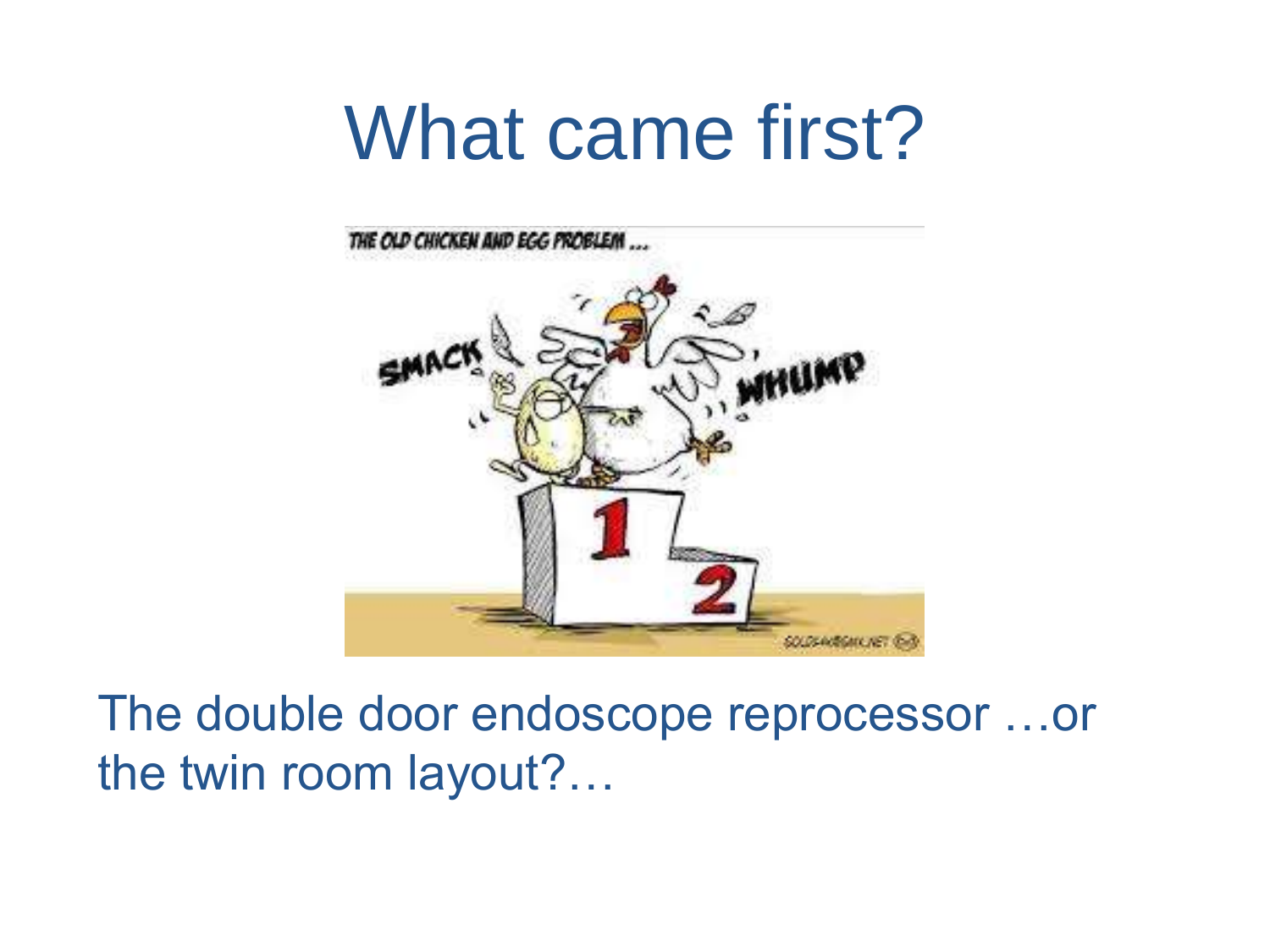# EN ISO 15883

- Part 1 2006 introduced doubleended washer-disinfectors :
	- defined as a Washer-disinfector with separate doors for loading and unloading
	- Allows for a two room configuration
- Part 4 2008 encouraged:
	- Channel blockage and disconnect leading to…
	- On board endoscope databases
	- Automatic leak testing
- Many of these had been described in the UK guidance document, HTM2030 but 15883 formalised them internationally and encouraged their adoption.





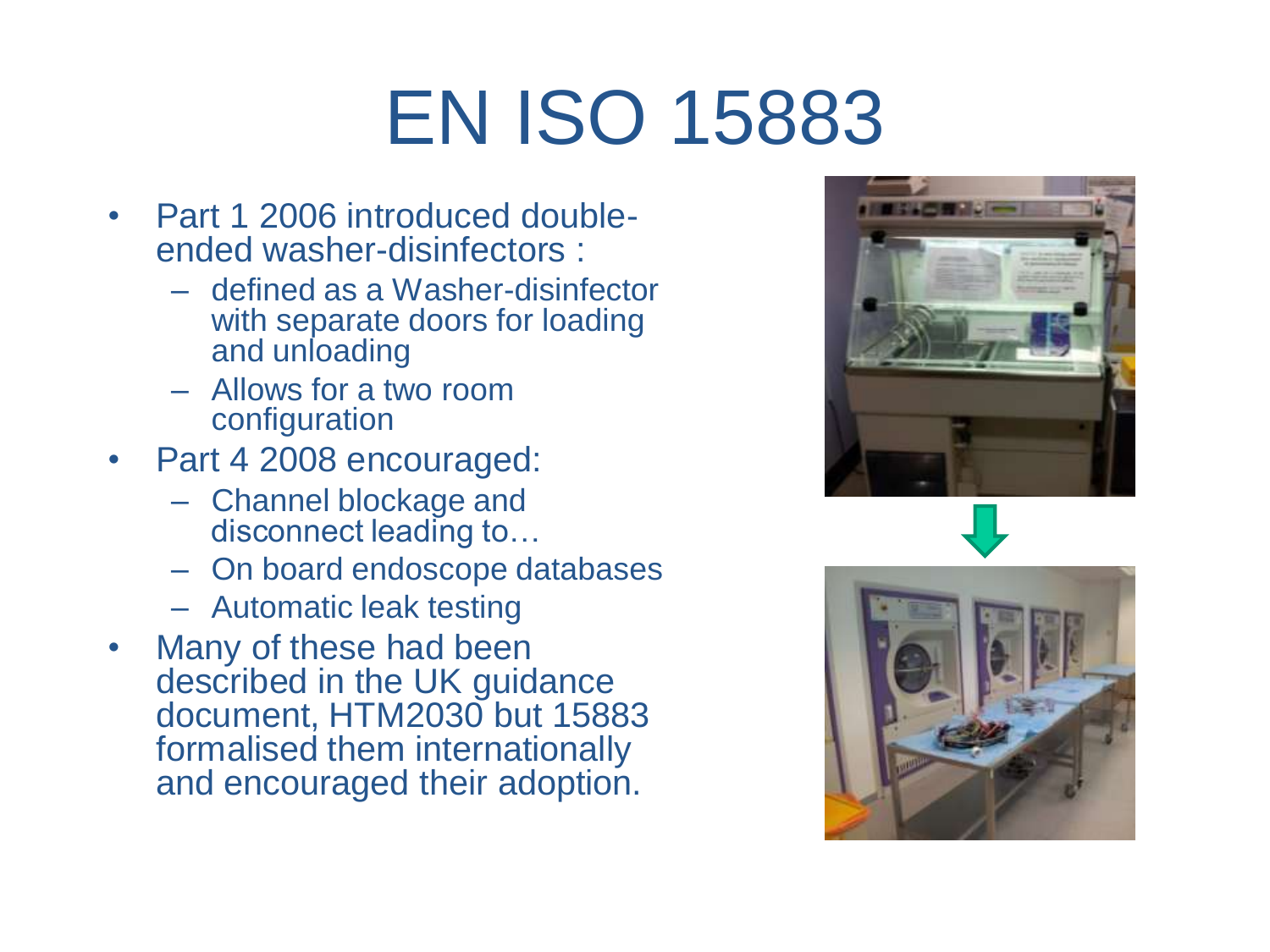# CFPP01-06 – UK Guidance

- Endoscope reprocessing units should have in place the medical devices **quality management system BS EN ISO 13485** and operate in a manner consistent with the Medical Devices Regulations.
- This may be addressed by:
	- the use of double-ended endoscope washerdisinfectors
	- with separate clean and dirty rooms (two-room option).
	- Where this approach is not available, single ended EWDs should be used with separation of clean and dirty areas.



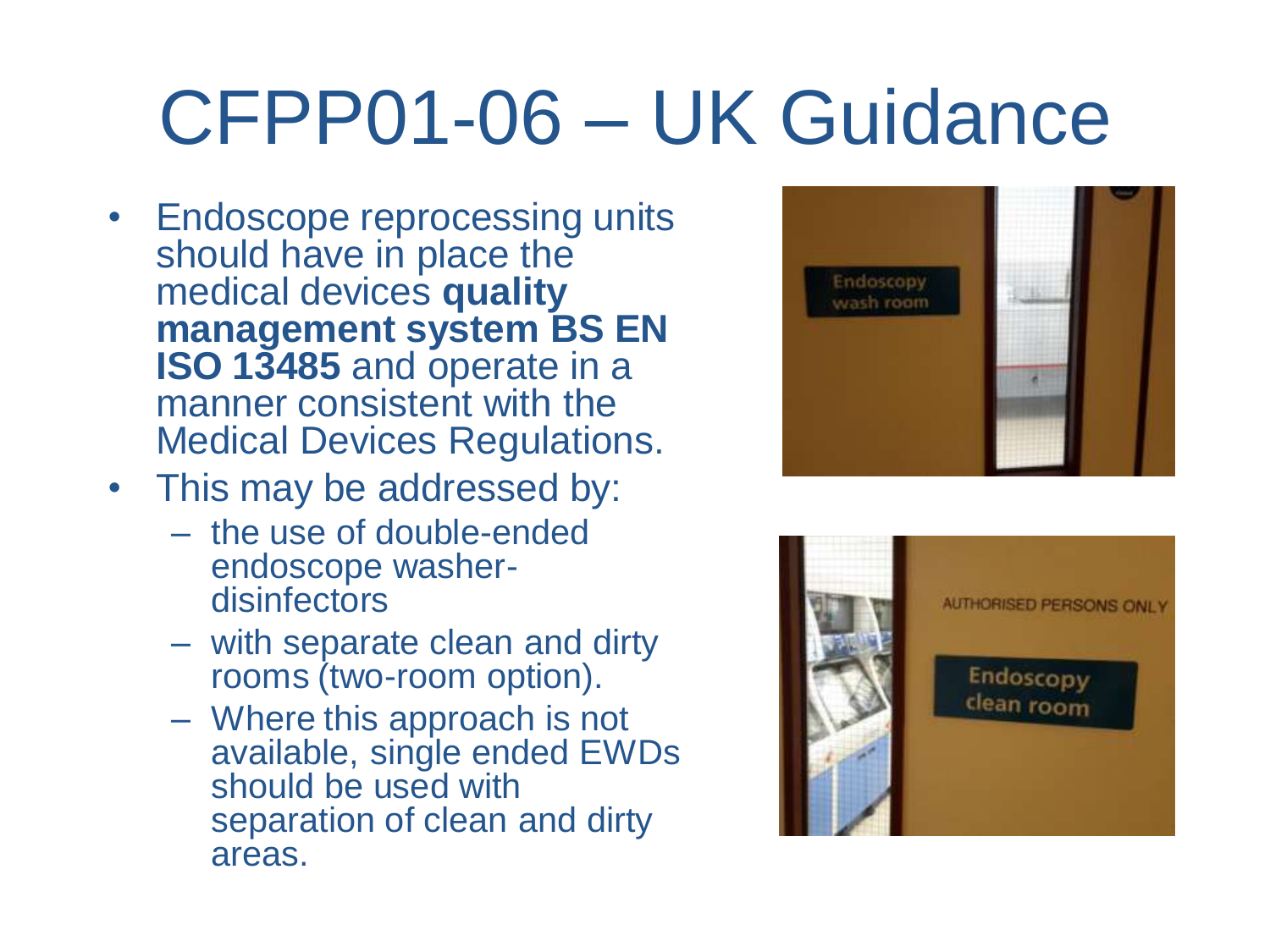### CFPP01-06 – UK Guidance

- It is important to ensure that the workflow within the department is from dirty to clean to avoid the possibility of recontamination of reprocessed endoscopes from surfaces contaminated by unprocessed devices.
- There must be a clearly designated flow from dirty to decontaminated such that there can never be uncertainty about which stage of decontamination an endoscope has reached as it progresses from dirty to clean.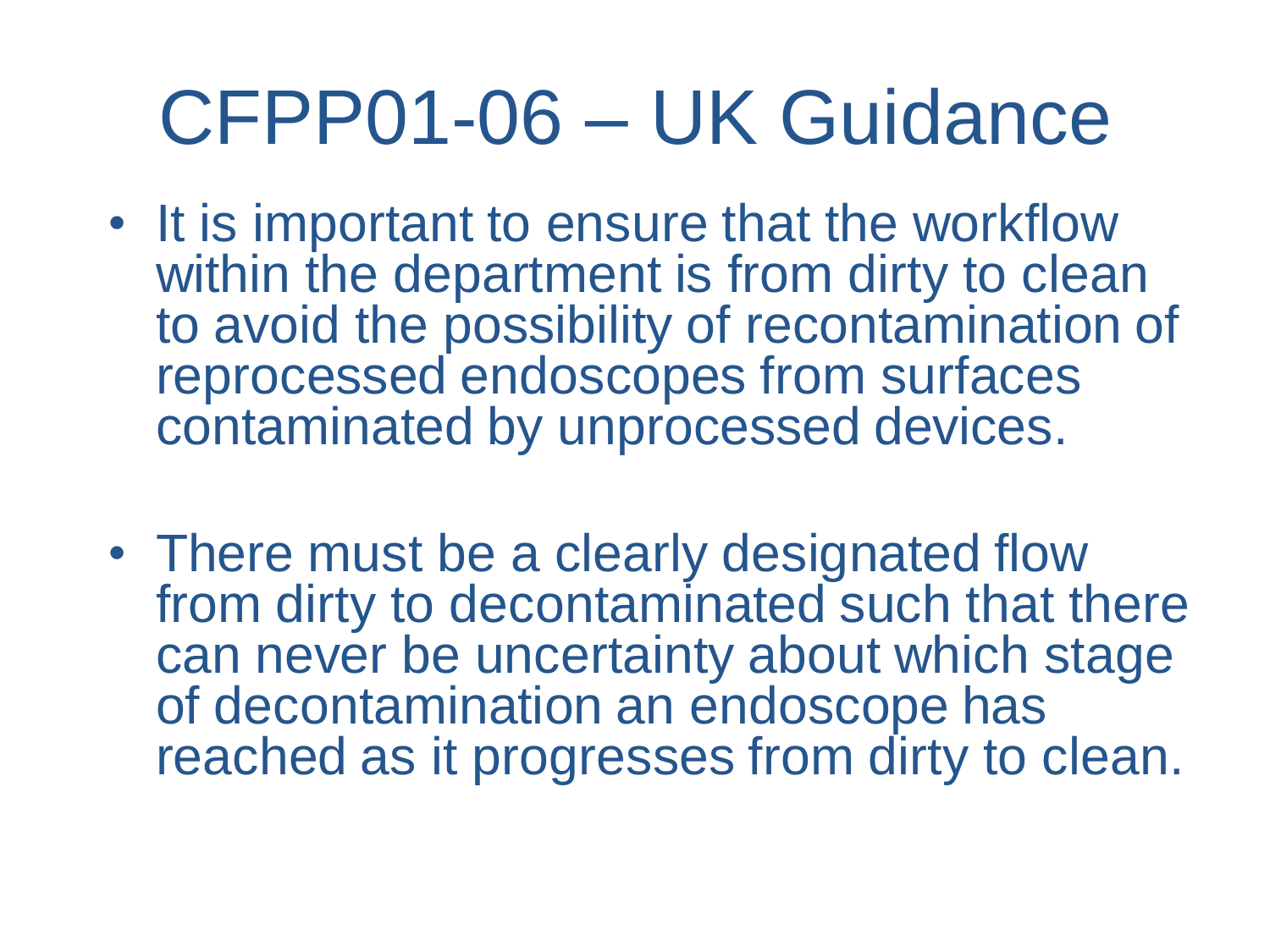# CFPP01-06 – UK Guidance Essential Quality Requirement

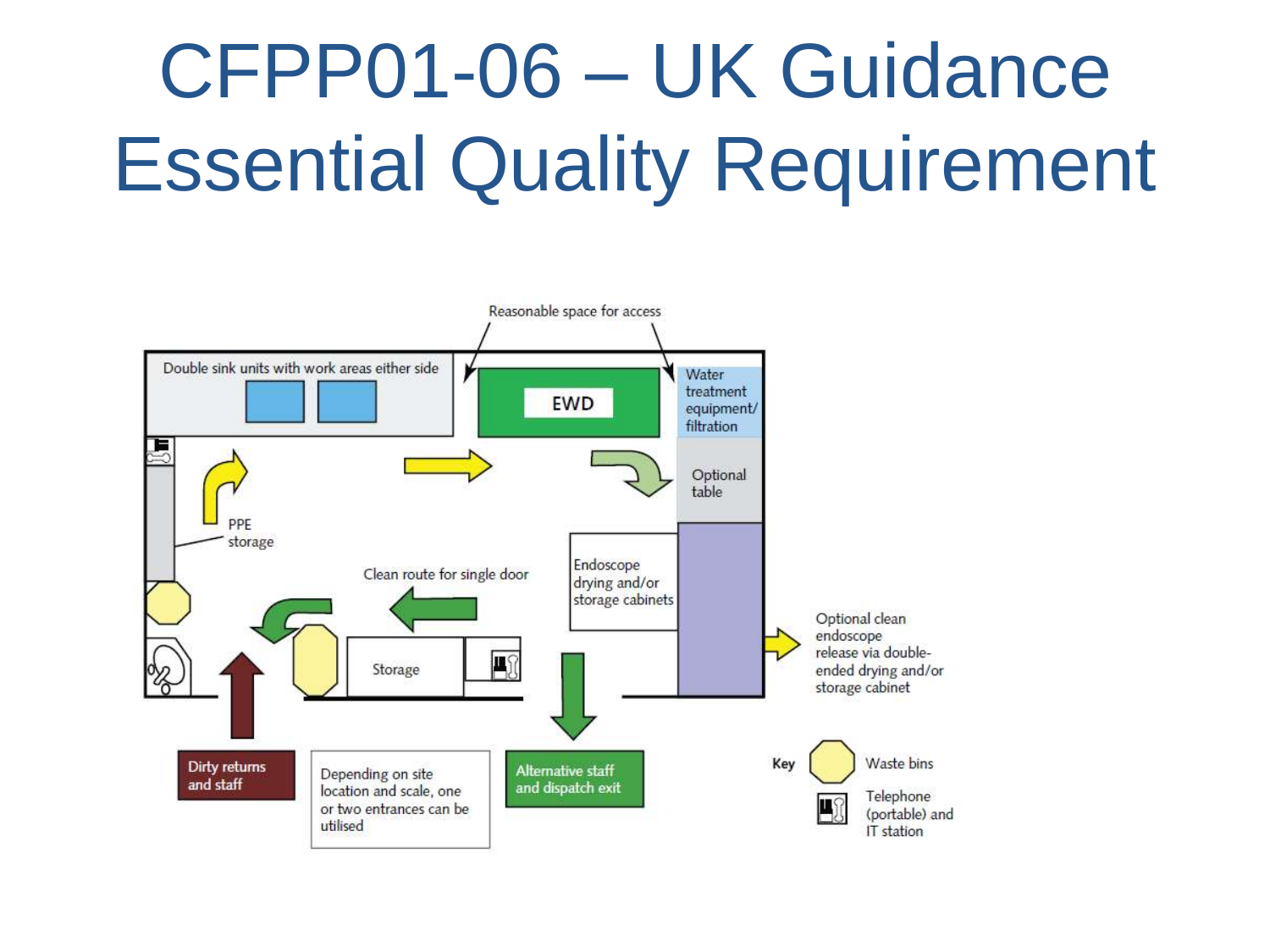# CFPP01-06 – UK Guidance Best Practice Requirement

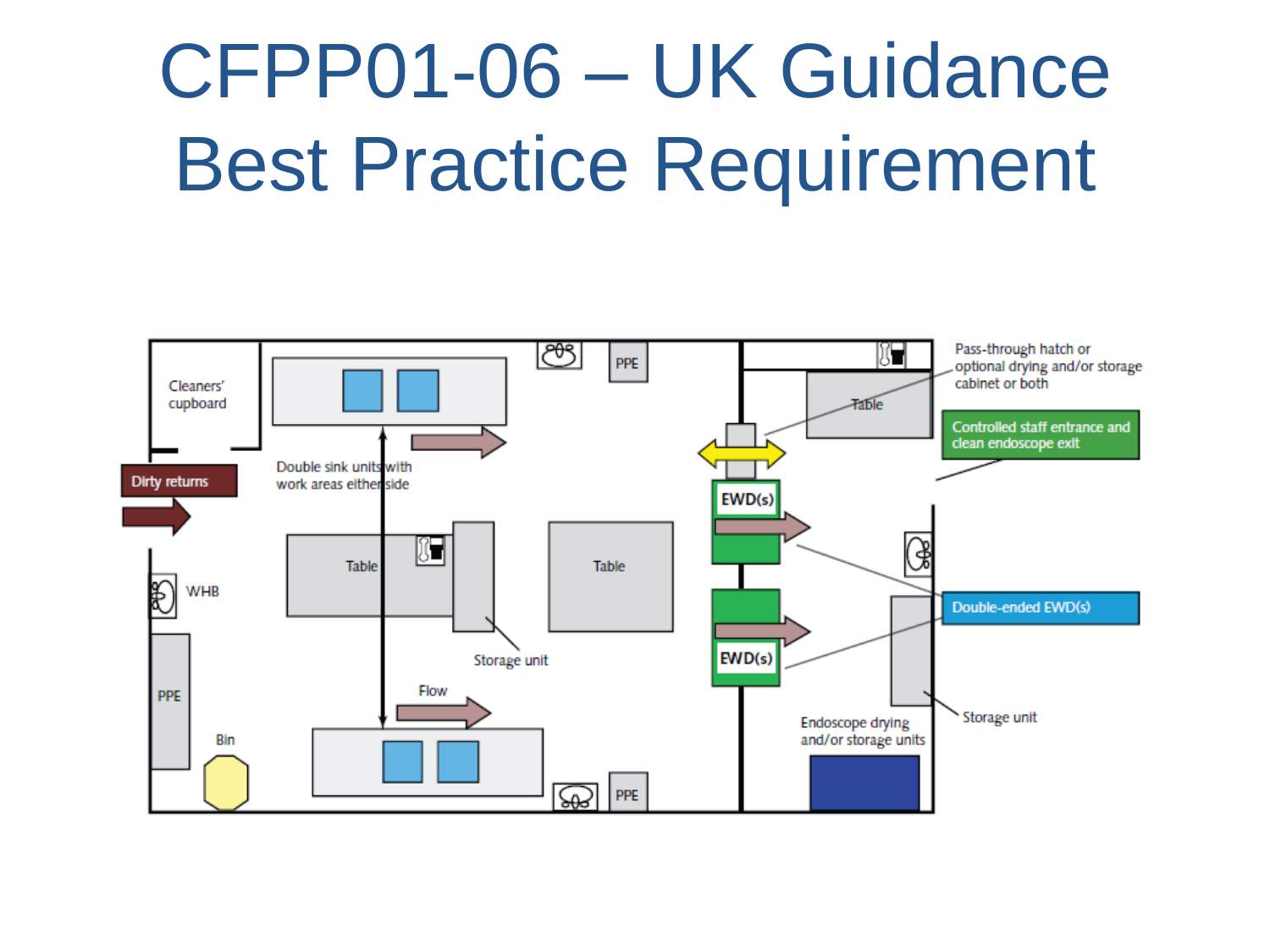# The Advent Of Active Storage **Cabinets**

- Traditional 3 hour rule in UK if an endoscope was not used within 3 hours of disinfection it needed to be reprocessed before use
- The arrival of active cabinets with extended storage periods (72 hrs, 30 days) has facilitated greater **centralisation**
- Vacuum type storage has helped this further by allowing transportation



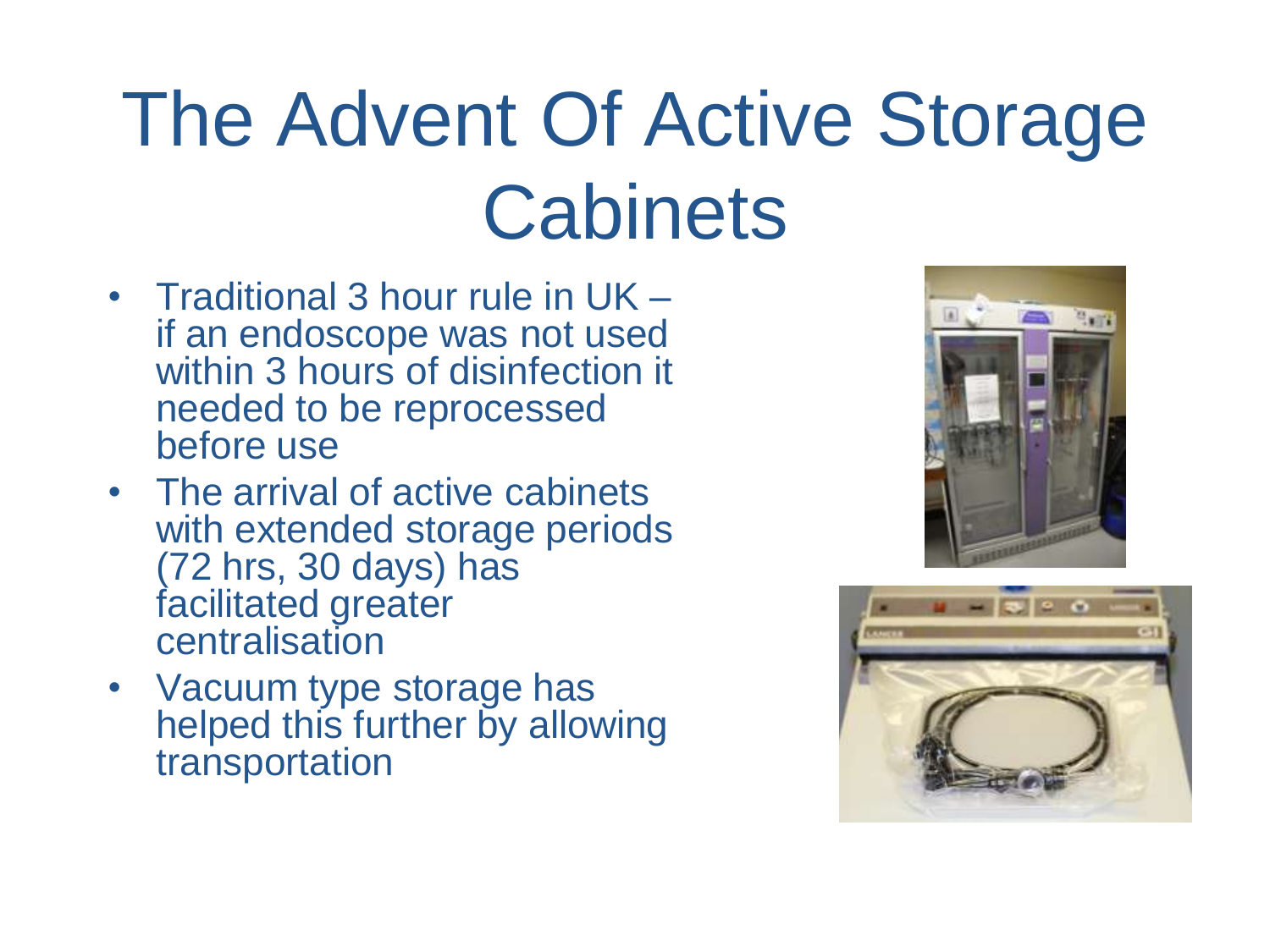# Quality Management Systems - Current Trends in the UK:

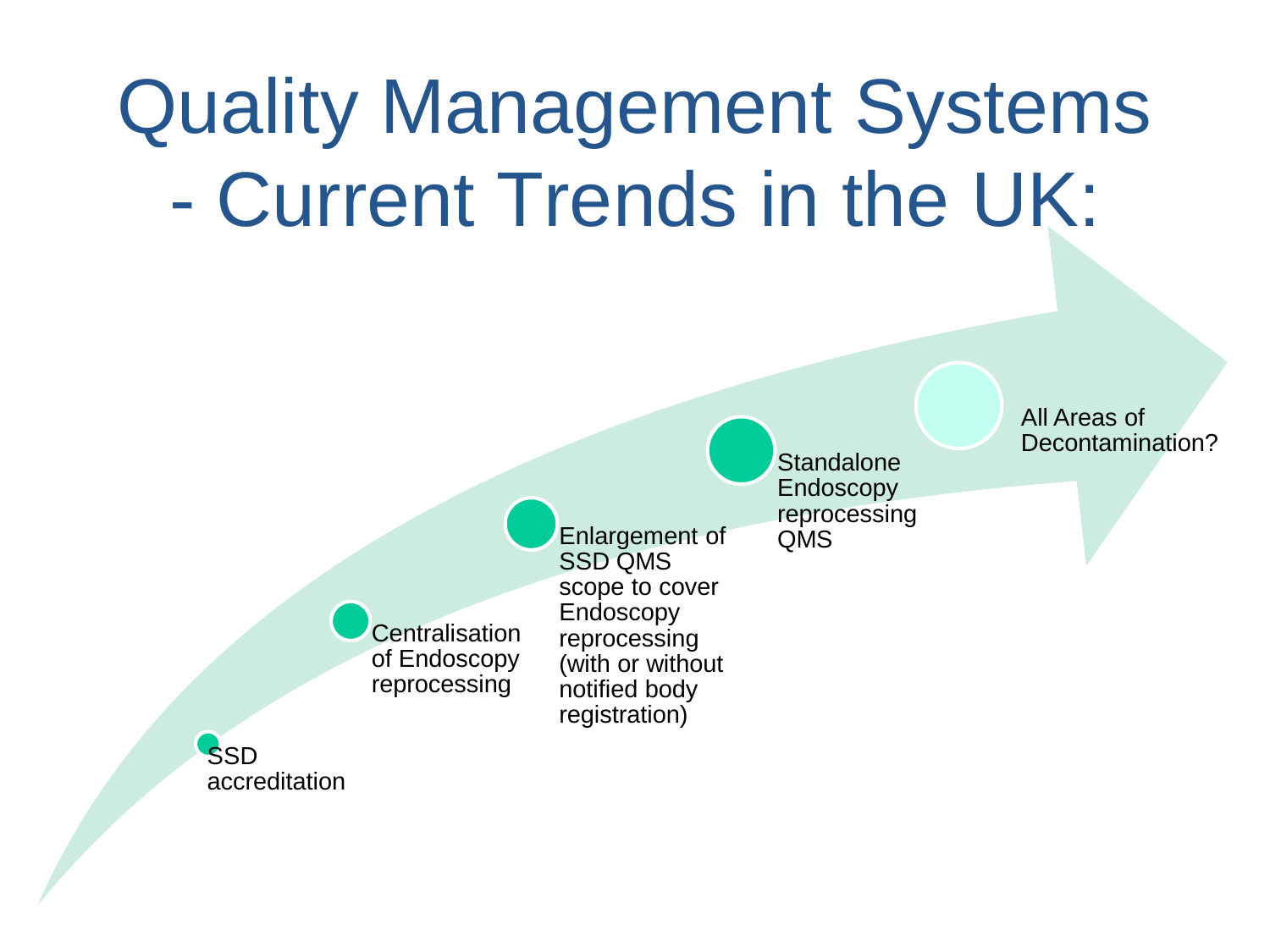#### State Of The Art

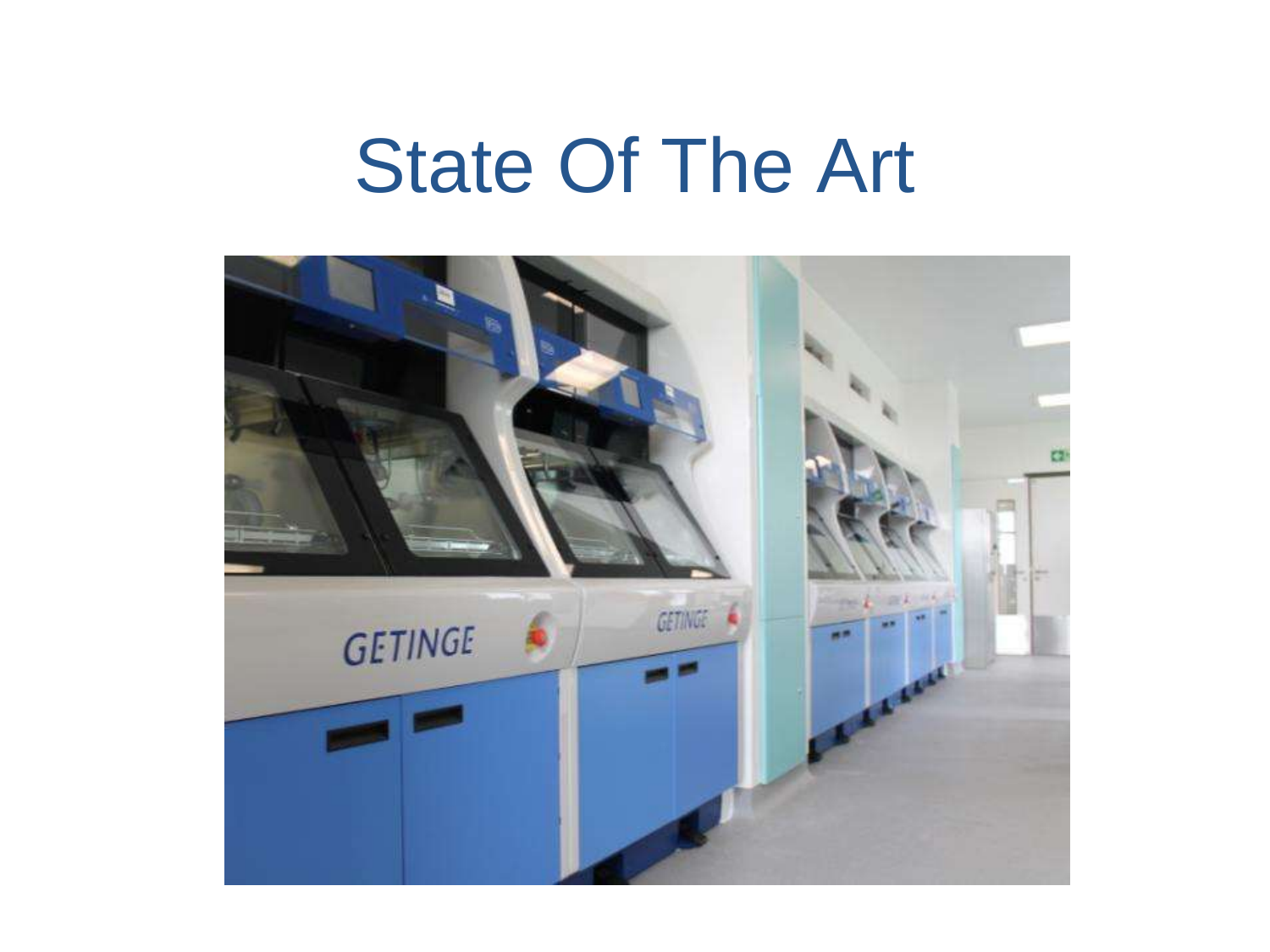# **Conclusions**

- Guidance issued has encouraged two room solutions and increased the requirements for best practice.
- There has been a reduction in the number of endoscope reprocessing departments in many hospitals as it is difficult and expensive to keep many locations at best practice.
- Device complexity and the need for sterilization pushed endoscopy towards SSD type quality systems and environments.
- Technology has facilitated centralisation.